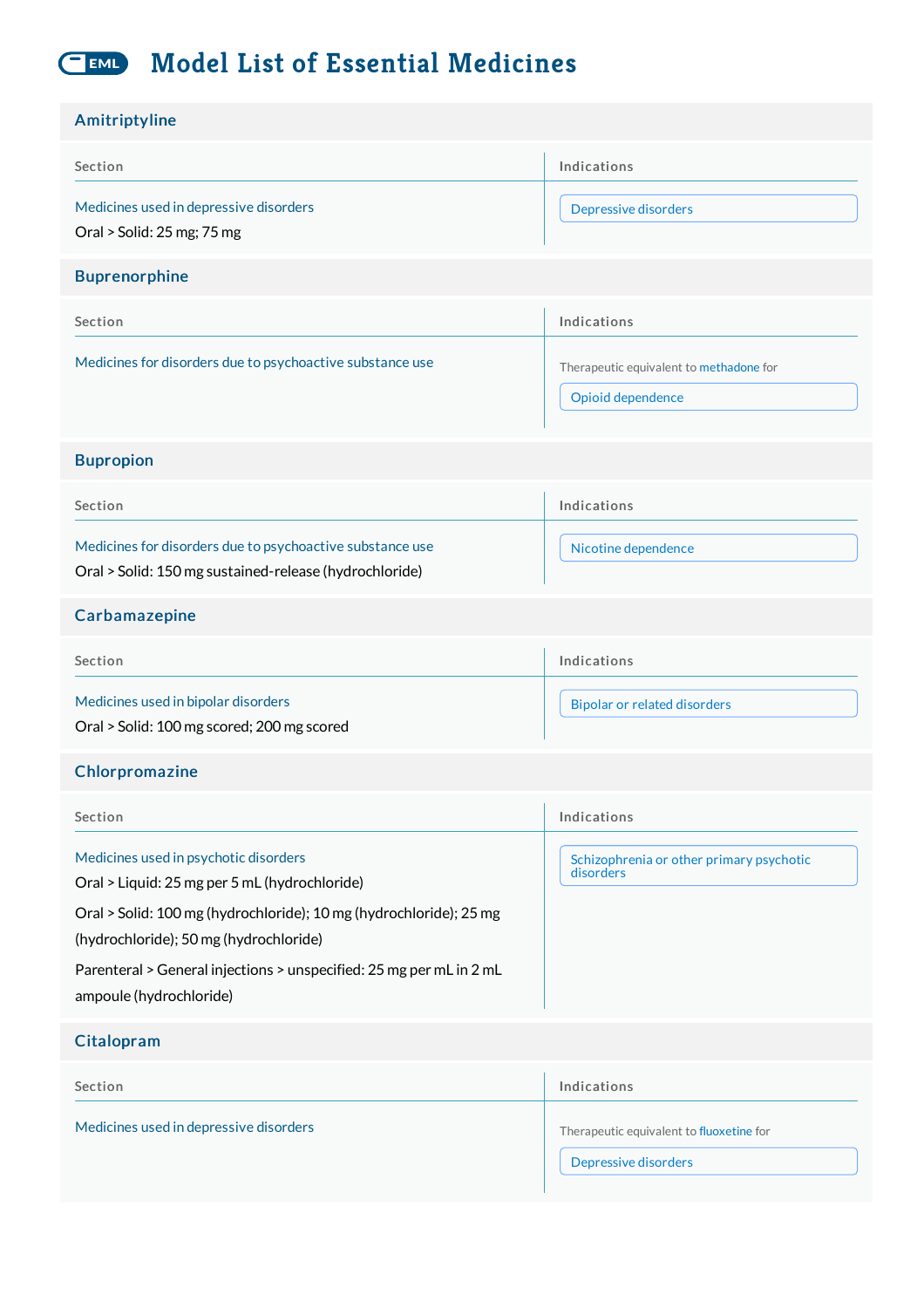# Clomipramine

| Section                                                                                                                                                    | Indications                                                      |
|------------------------------------------------------------------------------------------------------------------------------------------------------------|------------------------------------------------------------------|
| Medicines used for obsessive compulsive disorders<br>Oral > Solid: 10 mg (hydrochloride); 25 mg (hydrochloride)                                            | Obsessive-compulsive disorder                                    |
| <b>Clozapine</b>                                                                                                                                           |                                                                  |
| Section                                                                                                                                                    | Indications                                                      |
| Medicines used in psychotic disorders<br>Oral > Solid: 25 mg; 50 mg; 100 mg; 200 mg                                                                        | Schizophrenia or other primary psychotic<br>disorders            |
| <b>Diazepam</b>                                                                                                                                            |                                                                  |
| Section                                                                                                                                                    | Indications                                                      |
| Medicines for anxiety disorders<br>Oral > Solid: 5 mg (scored); 2 mg (scored)                                                                              | Anxiety                                                          |
| Escitalopram                                                                                                                                               |                                                                  |
| Section                                                                                                                                                    | Indications                                                      |
| Medicines used in depressive disorders                                                                                                                     | Therapeutic equivalent to fluoxetine for<br>Depressive disorders |
| <b>Fluoxetine</b>                                                                                                                                          |                                                                  |
| Section                                                                                                                                                    | Indications                                                      |
| Medicines used in depressive disorders<br>Oral > Solid: 20 mg (as hydrochloride)                                                                           | Depressive disorders                                             |
| <b>Fluphenazine</b>                                                                                                                                        |                                                                  |
| Section                                                                                                                                                    | Indications                                                      |
| Medicines used in psychotic disorders<br>Parenteral > General injections > IM: 25 mg per mL in ampoule<br>(decanoate); 25 mg per mL in ampoule (enanthate) | Schizophrenia or other primary psychotic<br>disorders            |
| <b>Fluvoxamine</b>                                                                                                                                         |                                                                  |
| Section                                                                                                                                                    | Indications                                                      |
| Medicines used in depressive disorders                                                                                                                     | Therapeutic equivalent to fluoxetine for<br>Depressive disorders |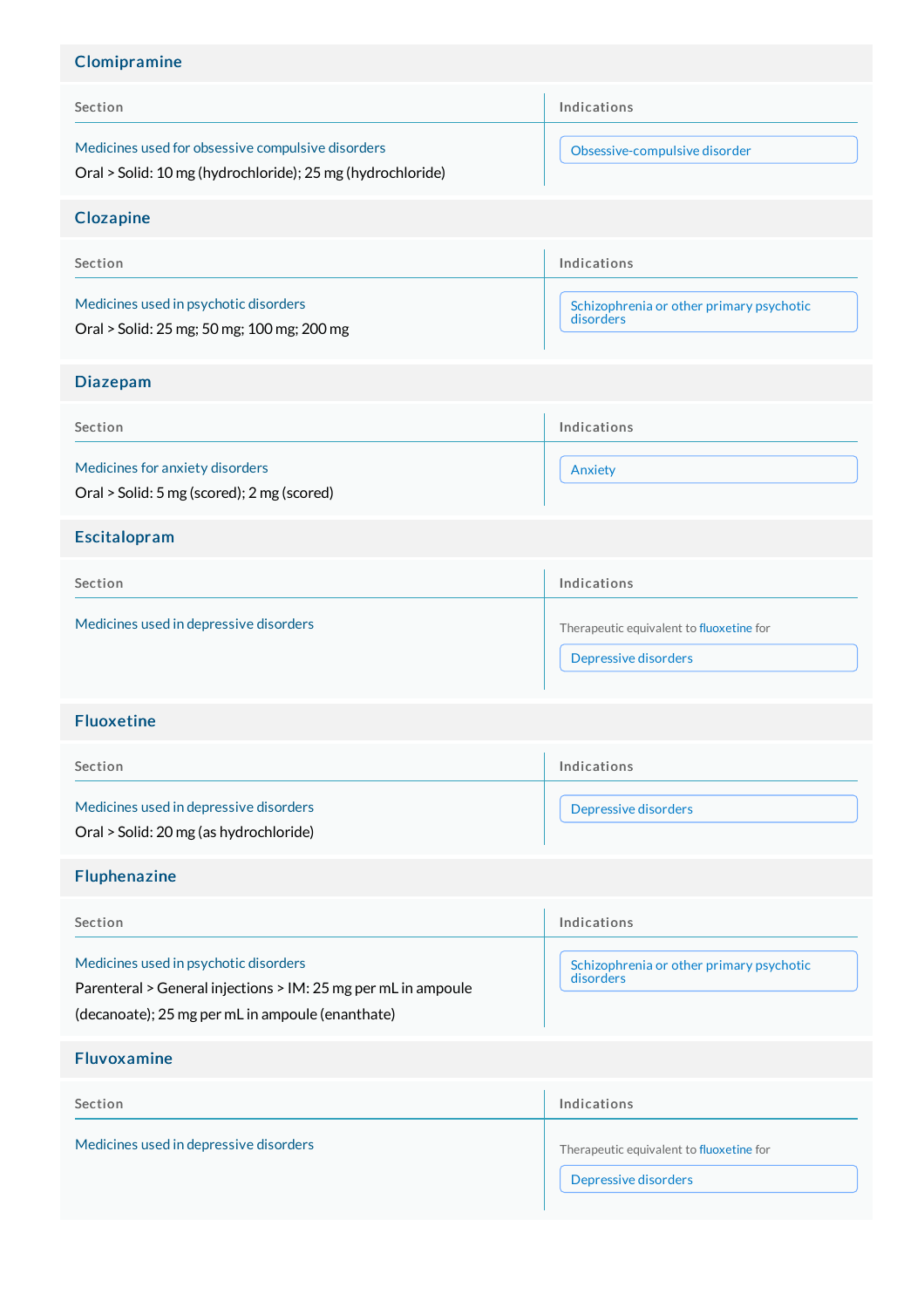## Haloperidol

| Section                                                                                                                                                                 | Indications                                           |
|-------------------------------------------------------------------------------------------------------------------------------------------------------------------------|-------------------------------------------------------|
| Medicines used in psychotic disorders<br>Parenteral > General injections > IM: 5 mg per mL in ampoule<br>Oral > Liquid: 2 mg per mL<br>Oral > Solid: 2 mg; 0.5 mg; 5 mg | Schizophrenia or other primary psychotic<br>disorders |

## Lithium carbonate

| Section                                                     | Indications                  |
|-------------------------------------------------------------|------------------------------|
| Medicines used in bipolar disorders<br>Oral > Solid: 300 mg | Bipolar or related disorders |

### Methadone

| Section                                                                                                                                                                                                                                                                                                       | Indications       |
|---------------------------------------------------------------------------------------------------------------------------------------------------------------------------------------------------------------------------------------------------------------------------------------------------------------|-------------------|
| Medicines for disorders due to psychoactive substance use<br>Oral > Liquid: 5 mg per 5 mL (methadone hydrochloride); 10 mg per 5 mL<br>(methadone hydrochloride); 5 mg per mL concentrate for oral liquid<br>(methadone hydrochloride); 10 mg per mL concentrate for oral liquid<br>(methadone hydrochloride) | Opioid dependence |

## Methylphenidate

| Section                                                                                | Indications                              |
|----------------------------------------------------------------------------------------|------------------------------------------|
| Medicines for mental and behavioural disorders<br>Multiple formulations and strengths. | Attention deficit hyperactivity disorder |

## Nicotine replacement therapy

| Section                                                                                                                                                                                                 | Indications         |
|---------------------------------------------------------------------------------------------------------------------------------------------------------------------------------------------------------|---------------------|
| Medicines for disorders due to psychoactive substance use<br>Oral > Other: 2 mg chewing gum; 4 mg chewing gum<br>Local > Topical > Transdermal patch: 5 to 30 mg per 16 hour; 7 to 21 mg<br>per 24 hour | Nicotine dependence |

## Paliperidone

| <b>Section</b>                                                                                                                                                                                                                                                                                                       | Indications                                           |
|----------------------------------------------------------------------------------------------------------------------------------------------------------------------------------------------------------------------------------------------------------------------------------------------------------------------|-------------------------------------------------------|
| Medicines used in psychotic disorders<br>Parenteral > General injections > IM: 25 mg in pre-filled syringe (as<br>palmitate); 50 mg in pre-filled syringe (as palmitate); 75 mg in pre-filled<br>syringe (as palmitate); 100 mg in pre-filled syringe (as palmitate); 150 mg<br>in pre-filled syringe (as palmitate) | Schizophrenia or other primary psychotic<br>disorders |
|                                                                                                                                                                                                                                                                                                                      |                                                       |